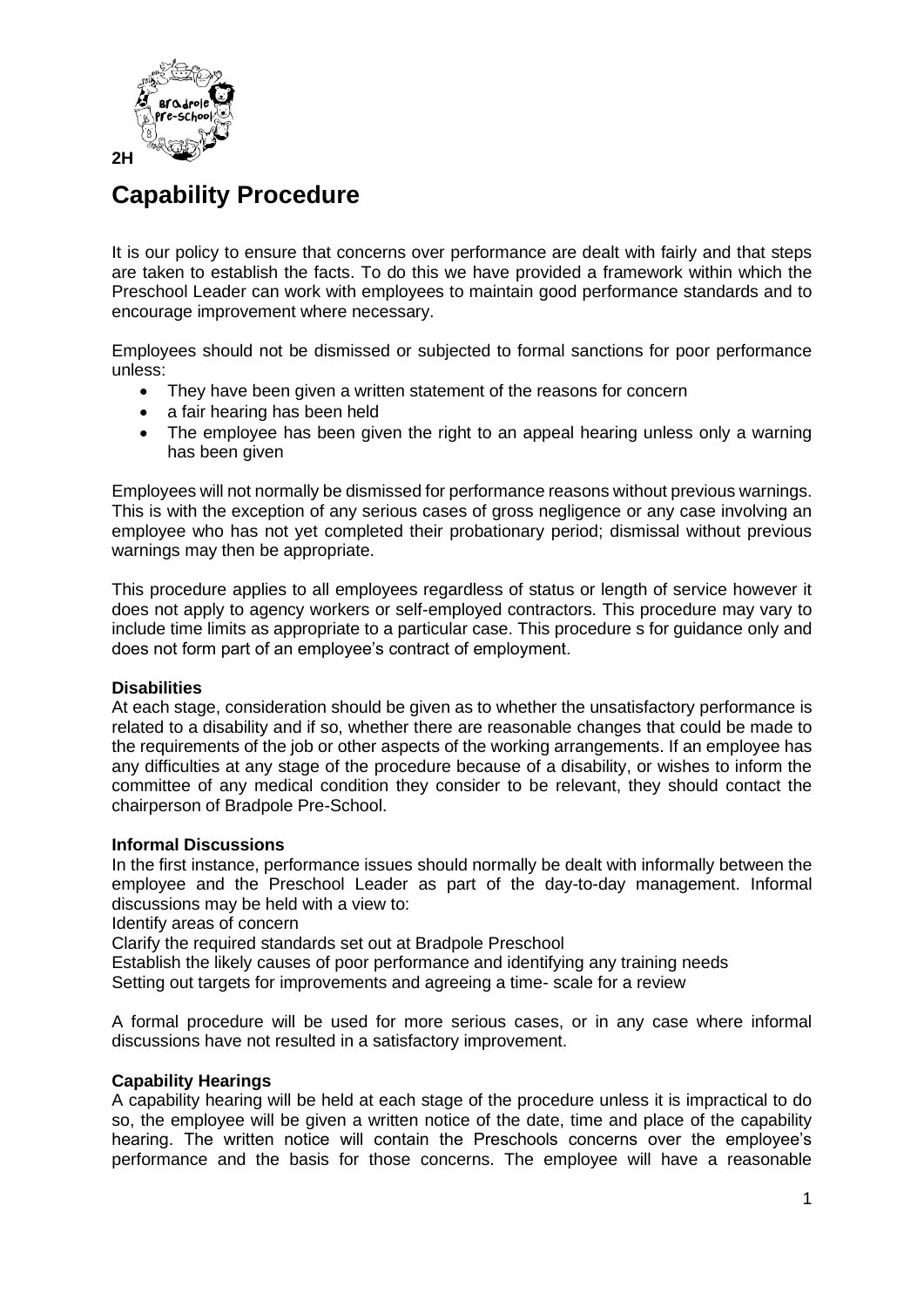

opportunity to consider this information before the hearing.

The hearing will be held by the Preschool Leader. The employee is entitled to bring a companion to the hearing- this may be a work colleague. The employee must take reasonable steps to attend the hearing. Failure to attend a hearing without good reason may be treated as misconduct. If the employee or their companion cannot attend at the time specified, they should inform the Preschool immediately to seek to agree an alternative. A hearing may be adjourned if any further information needs to be gathered or to give consideration to matters discussed at the hearing. The employee will be given reasonable opportunity to consider any new information obtained before the hearing is reconvened.

The employee will receive written confirmation of the Preschool's decision, the reasons for it, and the right of appeal, within one week of the capability hearing unless the time scale is not practical, in which case this information will be confirmed as soon as is practicable.

## **STAGE 1: First Capability Hearing**

Where performance is unsatisfactory, and informal steps have either failed to resolve the situation or are not appropriate, a First Capability Hearing will be held.

The purpose of the First Capability Hearing includes:

- Setting out the required standards that are considered not to have been met
- Establishing the likely causes of poor performance
- Allowing the employee the opportunity to explain the poor performance and ask an relevant questions
- Discussing measures, such as additional training or supervision, which may improve performance
- Setting targets for improvement
- Setting a time scale for a review

Following the hearing, if the Preschool Leader decides that it is appropriate to do so, the employee will be given a First Written Warning setting out:

- The areas in which the required performance standards have not been met
- Targets for improvement
- Any measures, such as additional training or supervision, which will be taken with a view to improving performance
- A time scale for review
- The consequences of failing to improve within the review period or of further unsatisfactory performance

The warning will remain active for six months after which time it will normally be disregarded for the purposes of the Capability Procedure. A record of the warning will form a permanent part of the employee's personal record. The employee's performance will be monitored and at the end of the review period the Preschool will write to inform the employee of the next step, as follows:

- If the manager is satisfied with the employee's performance, no further action will be taken
- If the manager is not satisfied, the matter may be progressed to stage 2
- If the manager feels that there has been a substantial but insufficient improvement, the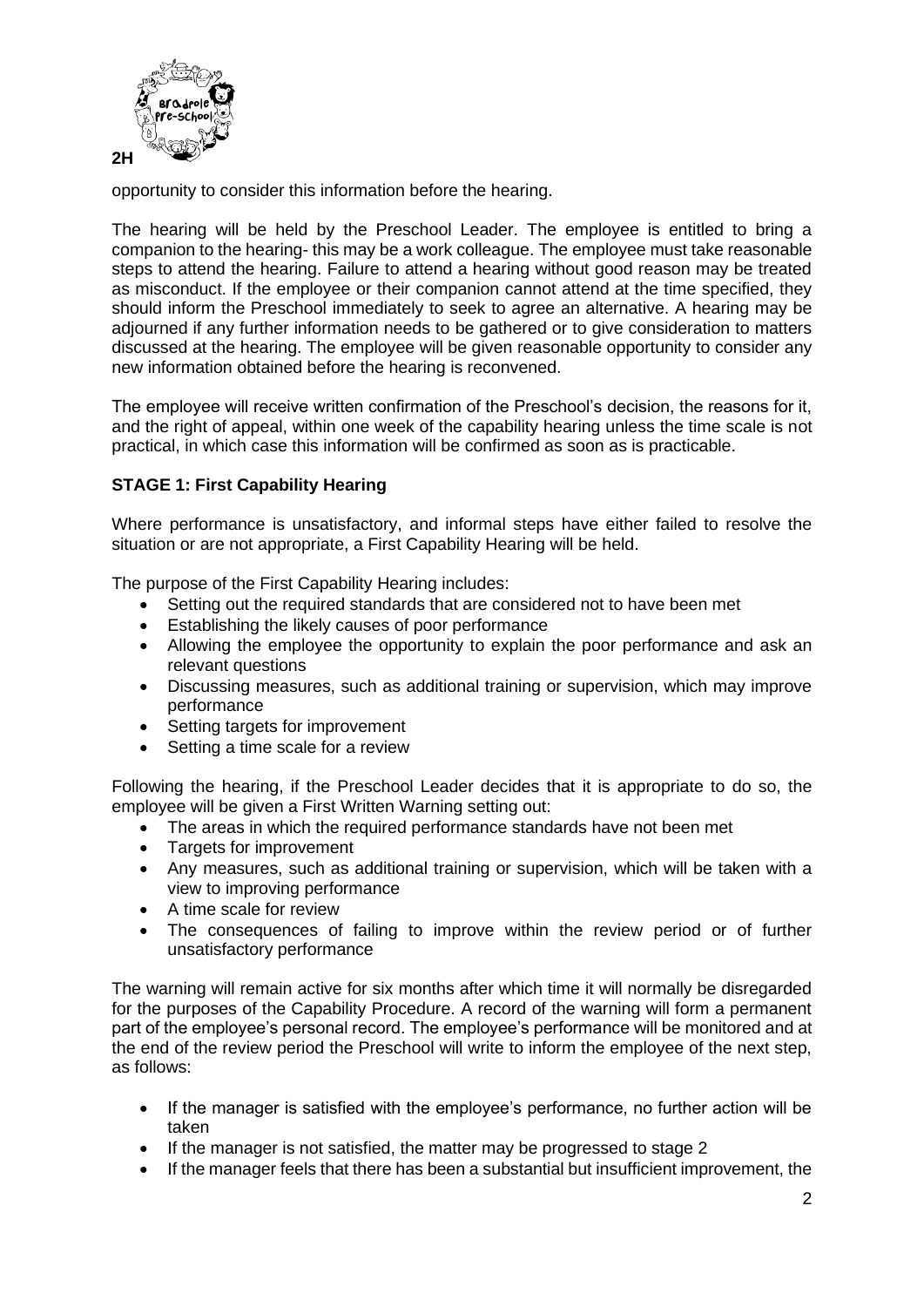

review period may be extended

## **STAGE 2: Second Capability Hearing**

If the employee's performance does not improve within the review period, or if there are further instances of poor performance while the first written warning is still active, the Preschool will hold a second capability hearing. The purposes of the second hearing include:

- Setting out the required standards that are considered not to have been met
- Establishing the likely causes of poor performance including any reasons why the measures taken so far have not led to the required improvement
- Allowing the employee the opportunity to explain the poor performance and ask any relevant 11 questions
- Identifying further measures, such as additional training or supervision, which may improve performance
- Setting targets for improvement
- Setting a time scale for review

Following the hearing, if the Preschool decides that it is appropriate to do so, the employee will be given a final written warning, setting out:

- The areas which have not met the required performance standards
- Targets for improvement
- Any measures, such as additional training or supervision, which will be taken with a view to improving performance
- A further time scale for review
- The consequences of failing to improve within the time scale, or of further unsatisfactory performance

A final written warning will remain active for 12 months; after which time it will be disregarded for the purposes of the capability procedure. A record of the warning will form a permanent part of the employee's personal record. The employee's performance will be monitored and at the end of the review period the Pre-School will write to inform the employee of the next step, as follows:

- If the manager is satisfied with the performance, no further action will be taken
- If the manager is not satisfied, the matter may be progressed to a Stage 3 capability hearing
- If the manager feels that there has been a substantial but insufficient improvement, the review period may be extended

## **STAGE 3: Dismissal or redeployment**

If the employee's performance does not improve within the further review period set out in the final written warning, or if there are further serious instances of poor performance while the written warnings are still active, the Pre-School will hold a further capability hearing. The purpose of the stage 3 hearing includes:

- Setting out the required standards that are considered not to have been met
- Identifying areas in which performance is still unsatisfactory
- Allowing the employee the opportunity to explain the poor performance and ask any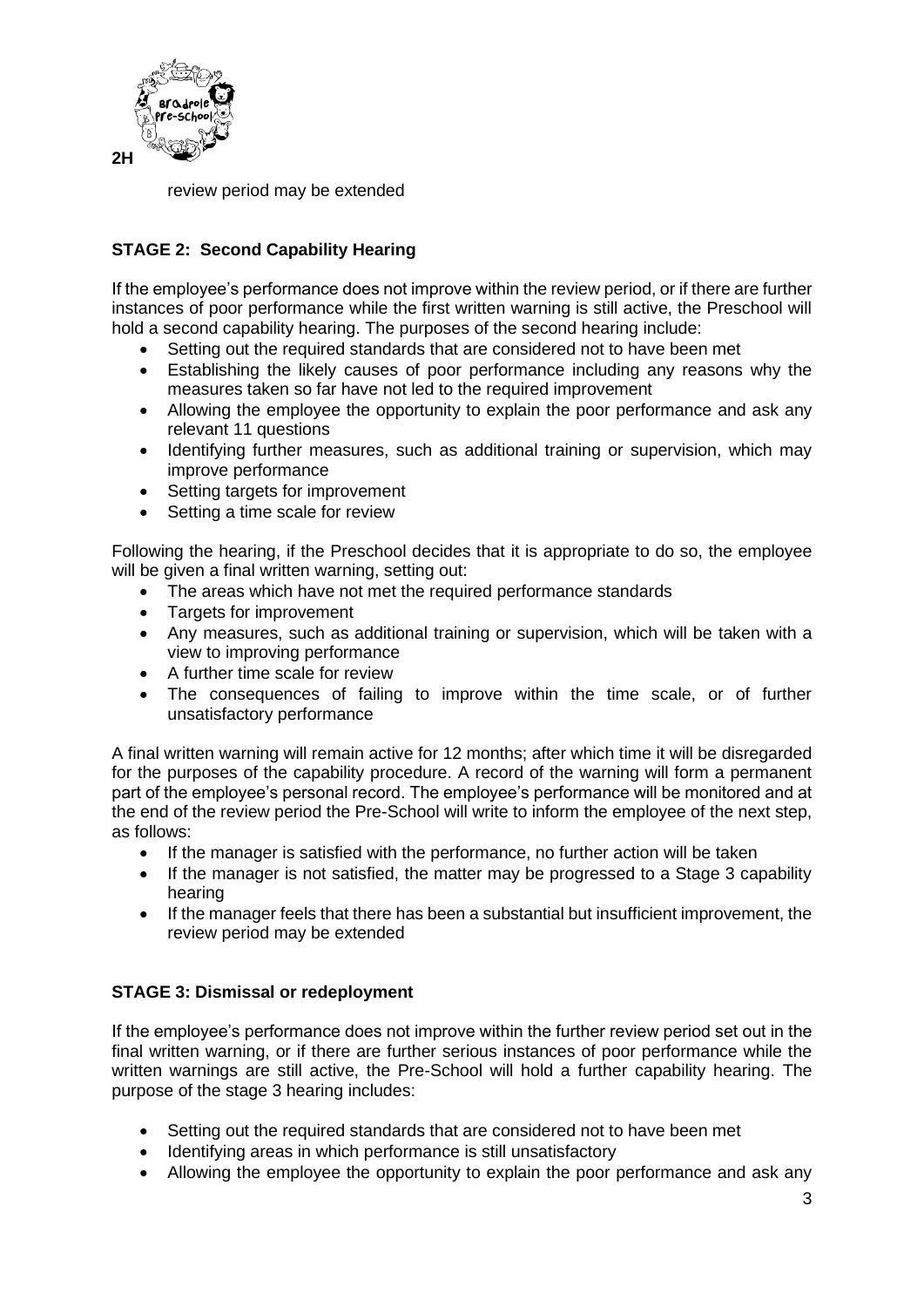

relevant questions

- Establishing whether there are any further steps that could reasonably be taken to rectify poor performance
- Establishing whether there is any reasonable likelihood of the required standard of performance being met within a reasonable time
- Discussing whether there is any practical alternative to dismissal, such as redeployment to a suitable job that is available at the same or lower grade

In exceptional cases where the Preschool believes that there is a reasonable likelihood of the necessary improvement being made within a reasonable time, a further review period will be set and the final written warning extended.

If performance remains unsatisfactory and there is to be no further review period, the Preschool may do one of the following:

- Redeploy the employee to another suitable job at the same, or if their contract permits a lower grade
- Dismiss the employee

Dismissal will normally be with full notice or payment in lieu of notice, unless the employee is guilty of gross misconduct within the meaning of our disciplinary policy, in which case they may be dismissed without notice or any pay in lieu.

#### **Appeals**

The employee may appeal against the outcome of any stage of the forma Capability Procedure. If they wish to appeal they should do so in writing, stating the full grounds of appeal it should be addressed to the chair person. Unless it is not practicable, the employee will be given between two days' and one week's written notice of the appeal hearing. In cases of dismissal the appeal will be held as soon as possible.

Where practicable, the appeal hearing should be held by a manager senior to the person who conducted the capability hearing. The employee may bring a companion to the appeal meeting.

If the employee raises any new matters in the appeal further investigation may need to be carried out. If any new information comes to light the Pre-School will provide the employee with details in writing. The employee will have a reasonable opportunity to consider this information before the hearing. Following the appeal the Preschool may:

- Confirm the original decision
- Revoke the original decision
- Substitute a different outcome

The decision will be confirmed in writing, if possible, within 10 working days of the appeal hearing. There will be no further right of appeal.

The date that any dismissal takes effect will not be delayed pending the outcome of an appeal. However, if the appeal is successful, the decision to dismiss the employee will be revoked with no loss of continuity or pay.